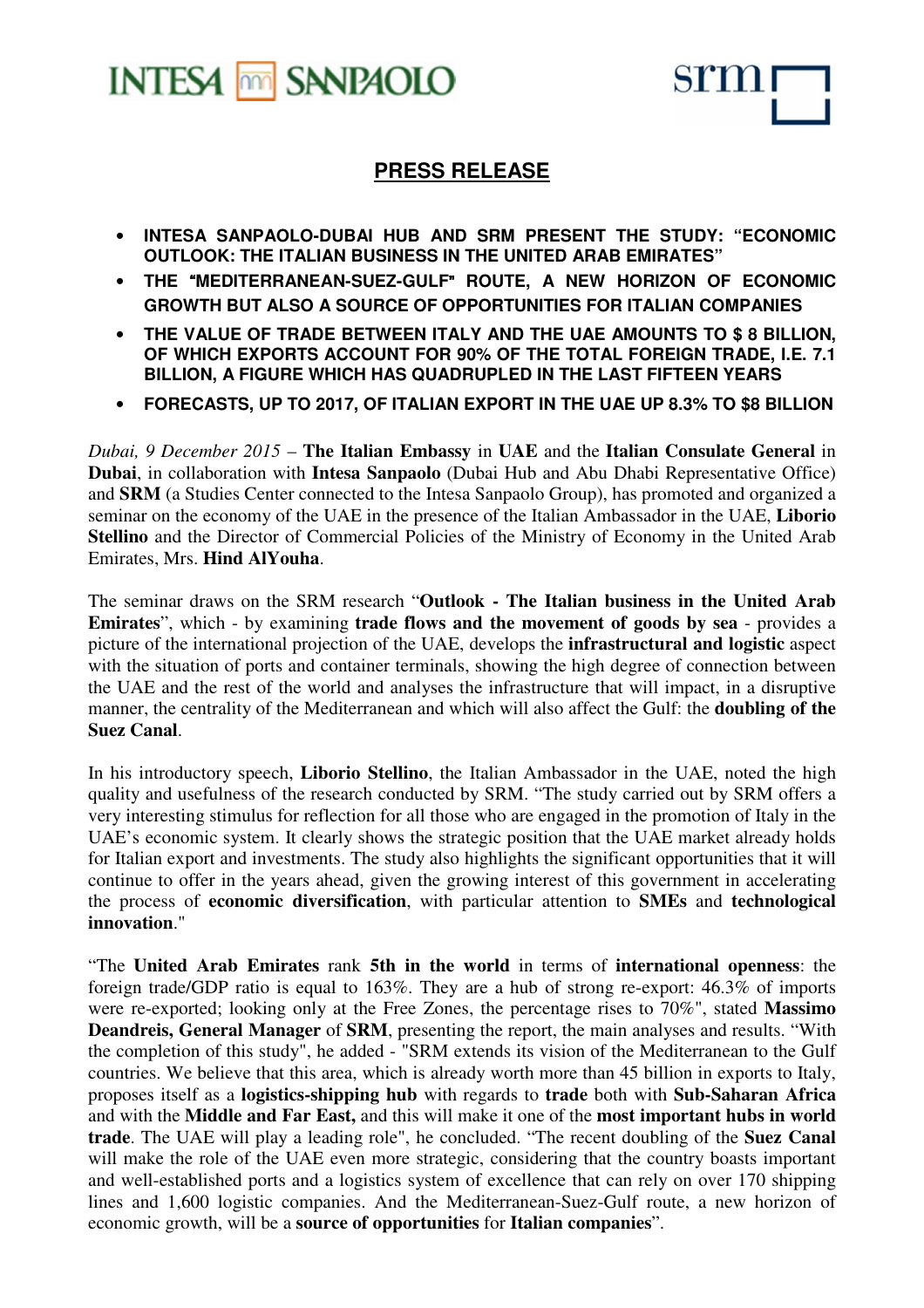The study then goes into the details of **bilateral trade relations** between **Italy and the UAE** with the analysis of the dynamics of international trade, FDI and Italian companies in the UAE, finally focusing on the **figures of the United Arab Emirates economy**, and highlighting their economic importance and the key indicators that show the country's condition.

"The value of foreign trade between Italy and the UAE amounts to \$ 8 billion: exports account for 90% of the total foreign trade, i.e. 7.1 billion, a figure which has quadrupled in the last fifteen years" said **Ferdinando Angeletti**, General Manager of the Dubai hub branch and Head of MENA & Turkey hub as part of the **International Network & Global Industries** of the CIB Division of **Intesa Sanpaolo**. "With regard to manufactured products only, Italy exports to the UAE \$ 6.4 billion, mainly in the mechanical (\$ 1.8 billion) and precious metals (\$ 1.6 billion) sectors. The "Made in Italy" sector (food, fashion, jewellery and furniture) reached \$ 3 billion with a market share of 5.3%. **Forecasts up to 2017 of Italian exports to the Emirates show a growth of 8.3% that reaches \$ 8 billion:** therefore, the "Made in Italy" sector could reach \$4 billion" said Angeletti.

**Intesa Sanpaolo** is the only **Italian bank** with a direct operational presence in the **Gulf** region, where it currently operates in the UAE through its Dubai branch - which also plays the role of International Hub of the CIB Division for the Mediterranean area and the Middle East (MENA) and the Representative Office in Abu Dhabi. The Hub also includes the branches of Istanbul and the Representative Offices in Beirut, Casablanca, Cairo and Tunis. The offices in Dubai and Abu Dhabi work in close synergy with the international network and the Italian functions of the Group, with the aim of providing Emirati, Italian and foreign customers with tailor-made solutions that best fit their financial needs in the short and medium term.

"With the upcoming opening of the new branch in Abu Dhabi, which we expect to complete by early 2016, the Intesa Sanpaolo Group will further enrich the product range by providing its customers with an **onshore platform** of services in **local currency**", concluded Angeletti, calling it an important step within the scope of our investment and development plan in such a promising area as the Gulf."

In addition to promoting investments to and from Italy and to supporting partnerships and joint ventures between local and Italian companies, Intesa Sanpaolo, through dedicated specialist teams, offers a wide range of services: corporate banking, export, domestic and international payment services, treasury products. In addition, the collaboration with Banca IMI - the investment bank of the Group - supports the supply of products as part of structured finance, Project and Acquisition Financing, M&A Advisory, Capital Markets, as well as the provision of services for cross border transactions and Financial Risk Management. Customized assistance supports Italian companies in their entrance and development in the local market.

For further information: **Intesa Sanpaolo – CIB and International Media Press Office** 

+39 02 87963805 - +39 02 87962489 stampa@intesasanpaolo.com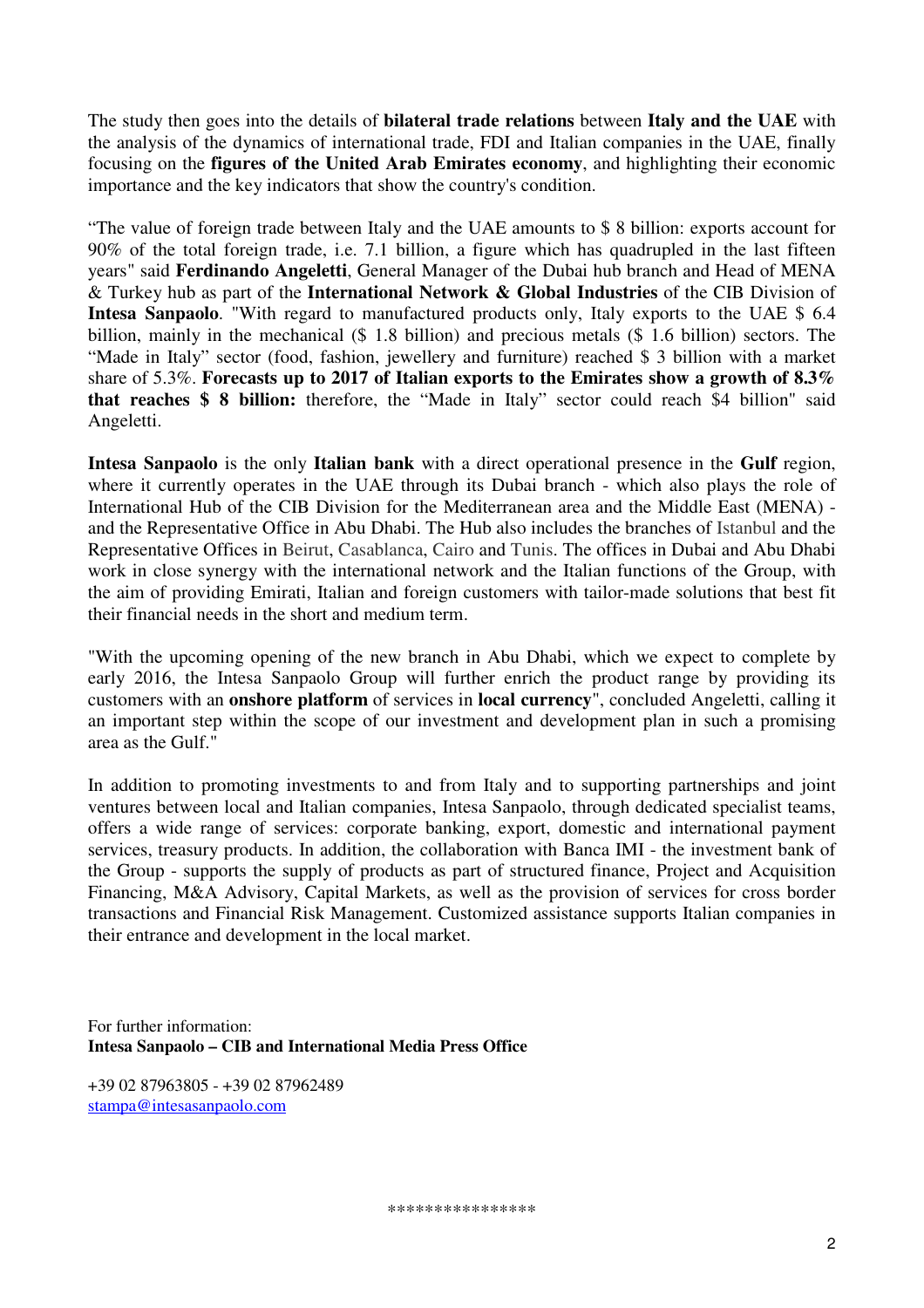## **Main figures of the Report, available in July 2015**

**The United Arab Emirates is a Hub in the international trading routes, with a growing and competitive logistics-port system:** 

- The **foreign commercial interchange** of the United Arab Emirates (UAE) totals 631.3 billion dollar, a value 4 times higher than the one registered ten years ago. The UAE sits at the first place among the Middle Eastern and North-African Countries (the MENA region) for the value of foreign trade.
- It ranks 5th in the world in terms of **trading openness**. The trading interchange and GDP ratio equals to **163.1**%.
- The UAE is, above all, a **re-exportation hub**:  $46.3\%$  of UAE's imports is re-exported; in the Free Zones, this percentage is 70%.
- India, Japan and China are the **main trading partners** of the UAE. Overall, the trading interchange with this three Countries amounts to about **210 billion dollar**. Among the main western trading partners we have USA, United Kingdom, Germany and Italy.
- The role of the main logistics hub in the MENA region is supported by a highly developed **port system.** The UAE has many seaports both in the Gulf and in the Indian Ocean. The main commercial port of the Country is the one of Jebel Ali in Dubai (15,2 million TEU, 9th transhipment seaport in the world).
- Dubai has developed a **cluster in the Shipping and Logistics sector**, which groups 1,600 logistic companies and over 170 Shipping Lines, with an ever-increasing importance of its role in global trade.
- In 2015 the UAE sits at the 14th place in the global ranking of the Unctad's **Liner Shipping Connectivity Index** (LSCI) which measures the maritime competitiveness of 157 countries in the world, preceding Italy and the other Countries on the South-Eastern shore of the Mediterranean.
- The Gulf is one of the most important areas in terms of cargo origin and destination transiting in the **Suez Canal**: over the past 15 years, the **percentage variation of the southbound cargo flows which concerned the Gulf** and which passed through the Canal recorded a +340% while northbound cargo recorded a +175%.

#### \*\*\*\*\*\*\*\*\*\*\*\*\*\*\*\*\*\*\*\*\*\*\*\*\*\*\*\*\*\*\*\*\*\*

**The increasing importance as a commercial Hub between West and East and some strong domestic development policies led to a significant economic growth of the Country, which today sits at the second place for the level of Gross Domestic Product among the Countries of the Gulf Cooperation Council (GCC):** 

- With a GDP of 401.6 billion dollar, the UAE totals 24.4% of the aggregate GDP of the GCC Countries. Over the last 40 years, the GDP grew by almost 10 times, more than the combined growth of GCC Countries (+445%) and Italy (+111%).
- In the last few years the **UAE grew by an annual rate of about 5%;** recently the growth rate went down slightly (3.6%), but is still high, higher than the growth rates registered in the EU Countries.
- The inward **Foreign Direct Investment stock** (FDI in) amounts to 105.5 billion dollar, growing steadily during the last ten years (in 2003 it amounted to a mere 6.6 billion dollar).
- The UAE sits at the 22nd position in the global ranking of **Doing Business** (2015), the first among the MENA Countries and quite higher than Italy (which is 56th). Tax-wise, the UAE sits at the 1st place, while it is 4th in the attainment of construction permits, of electricity access and registration of property.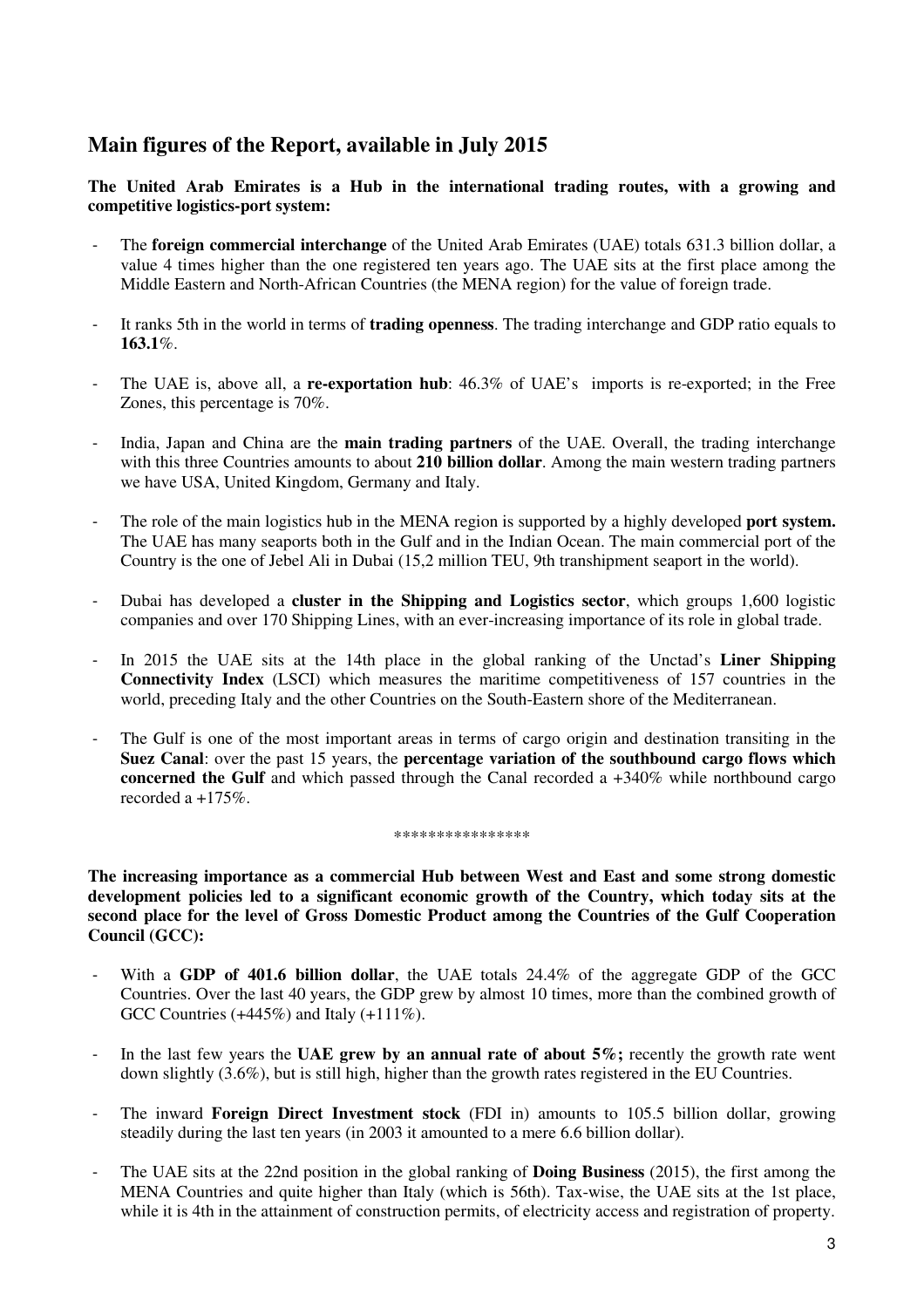- In the UAE there are **36 Free Zones with over 70,000 registered companies**. At the first 4 places of the 'Top 25 Middle East Free Zones of the Future', elaborated by FDI-Intelligence, there are 4 Free Zones of the UAE; Dubai Airport Freezone is at the 1st place.
- The UAE sits at the 7th place in the world in terms of **GDP per capita** with power purchasing parity (64,500 dollars per inhabitant), a value well over the one registered in Italy (35,500 dollars), France (40,400 dollars) and Germany (45,900 dollars).

\*\*\*\*\*\*\*\*\*\*\*\*\*\*\*

### **UAE's economy is still oil-driven:**

- The UAE sits at the 8th place in the world in terms of **oil reserves** (13 billion of tonnes); 94.3% of the reserves are in the emirate of Abu Dhabi.
- The UAE is the 7th **oil producer** in the world (167.3 million of tonnes).
- The mining sector contributes with 39.1% to the overall value added of the Country. The contribution of the construction sector (9% versus 5.1% of Italy) is also high; the share of manufacturing is 8.5% (versus 15.3% of Italy), and the one of services is 40.3% (74.2% in Italy).

\*\*\*\*\*\*\*\*\*\*\*\*\*\*\*\*

## **Italy is one of the favourite partners of the Arab Emirates – its exports grew exponentially in the last 15 years and its trade balance registers a significant surplus – as well as an important investor:**

- According to the latest data, the **value of bilateral trade** between Italy and the UAE is equal to 8 billion dollar. Exports registers a value of 7.1 billion dollar (four times the value of 2001), contributing by almost 90% to the commercial interchange between Italy and the UAE. Germany (the benchmark Country of the analysis) has commercial exchanges with the UAE for a value of about 16 billion dollar, of which 15.1 billion consists of exports.
- Italy registers a **surplus in the trade balance** with the UAE of 6.2 billion dollar. Compared with the overall interchange between the two Countries, it's equal to 88.2%, a much higher figure than the one Italy registers with GCC Countries (50%) and MENA area Countries (27.3%). Germany registers a 14.1 billion dollar of surplus (94.2% compared with interchange).
- With reference to **the manufactured products alone,** Italy's exports to the UAE amounts to 6.4 billion dollar; the main export sectors are mechanical (1.8 billion dollar) and precious metals (1.6 billion dollar). The *Made in Italy* sector (which includes Food and beverage, Fashion, Jewellery and Furniture) reaches 3 billion dollar, a 5.3% market share.
- Forecasts to 2017 of **Italian exports in the UAE** show an 8.3% growth which amounts to 8 billion dollar. The *Made in Italy* sector may reach 4 billion dollar.
- The **FDI-Foreign Direct Investments** stock in the Emirates is worth more than \$105 billion. The Italian FDI stock in the UAE amounts to 6.3 billion dollar, up by 41.5% over the last year. The FDI stock of Germany in the UAE amounts to 2.1 million dollar, 1/3 of the Italian value.
- Among the Countries forming the Organisation for Economic Co-Operation and Development (OECD), Italy sits at the **5th place in terms of FDI stock** in the UAE, after United Kingdom, France, Switzerland and United States.
- According to SRM's estimates, **focused only on the 36 Free Zones**, there are 330 Italian companies located in the UAE, with an aggregate turnover of over 650 million dollar. The German presence in the